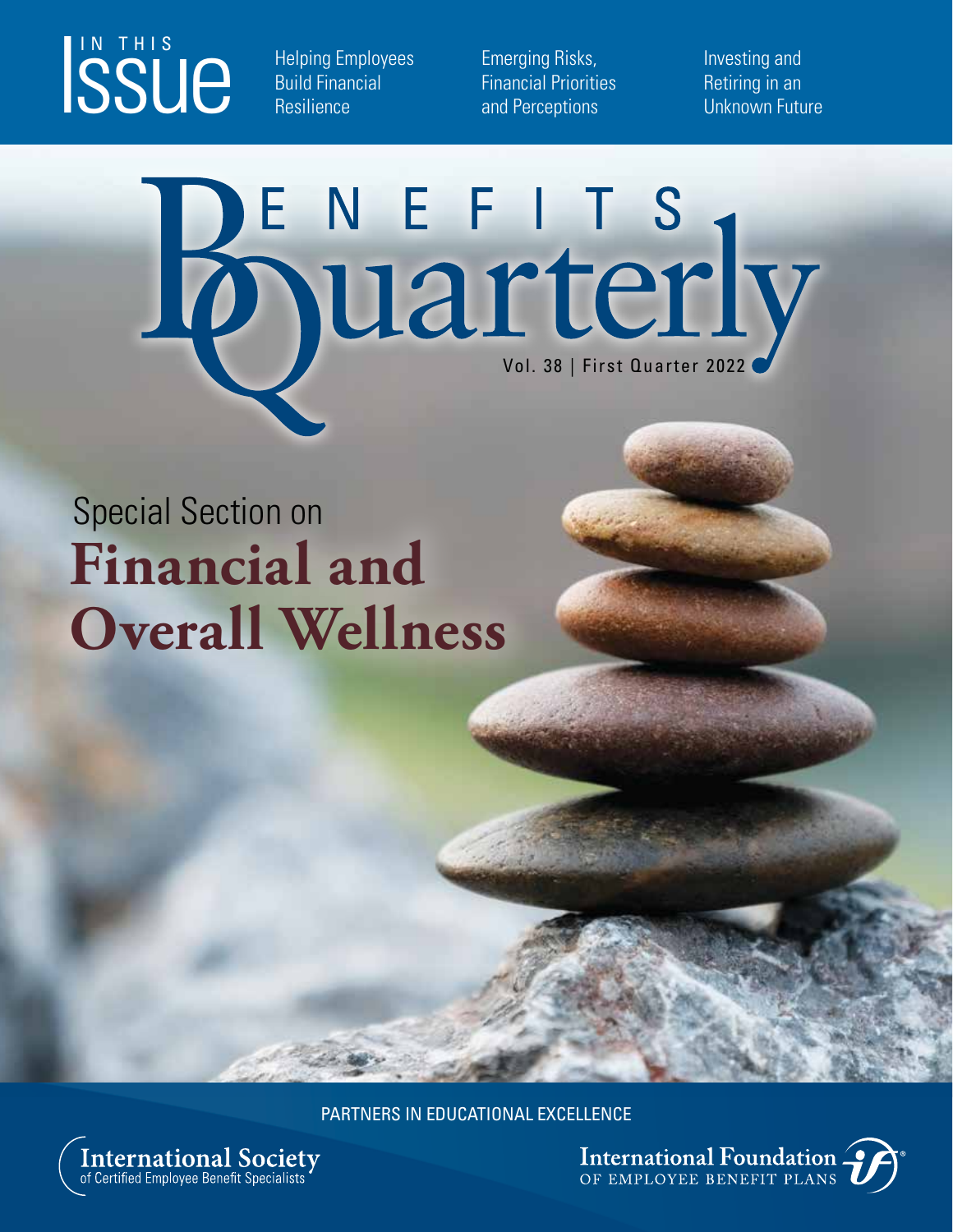

## Supporting Employee Financial Wellness

Organizations need to be aware of how the social landscape and rapidly changing climate conditions are altering the way people live and work as well as how they will retire. In her article, "Investing and Retiring in an Unknown Future: How Companies Can Support Employees Today and Tomorrow," Martine Ferland describes the current environment and offers steps for supporting employee financial wellness.

Highlights from the article include the following.

# TOP **Employee Stresses 4**

- **1** General economic conditions
- **2** Personal health
- **3** Not saving enough for retirement
- **4** No guarantee of future employment

#### **Benefits of an Effective Financial Wellness Program**

- 
- More predictable workforce flow and trends
- Improved physical health measures
- Increased employee engagement and retention
- More affordable retirement opportunities for all employees
- Enhanced career advancement paths for younger workers



The global gap between retirement savings and retirement income is projected to reach

# **\$400 trillion in 30 years.**

#### **Strategies for Driving Employee Engagement in Retirement Plans and Financial**  • Bolstered productivity **Well-Being Programs**

- Consistently offer virtual benefits fairs to provide employees with 24/7 access to benefits information.
- Provide digital onboarding to allow employees to easily enroll in retirement and benefits programs.
- Connect employees with financial professionals through periodic financial advisor visits.
- Gather employee feedback through surveys and focus groups to help define benefits programs.
- Use data including employee demographics and benefits take-up rates to make informed decisions when designing benefits.

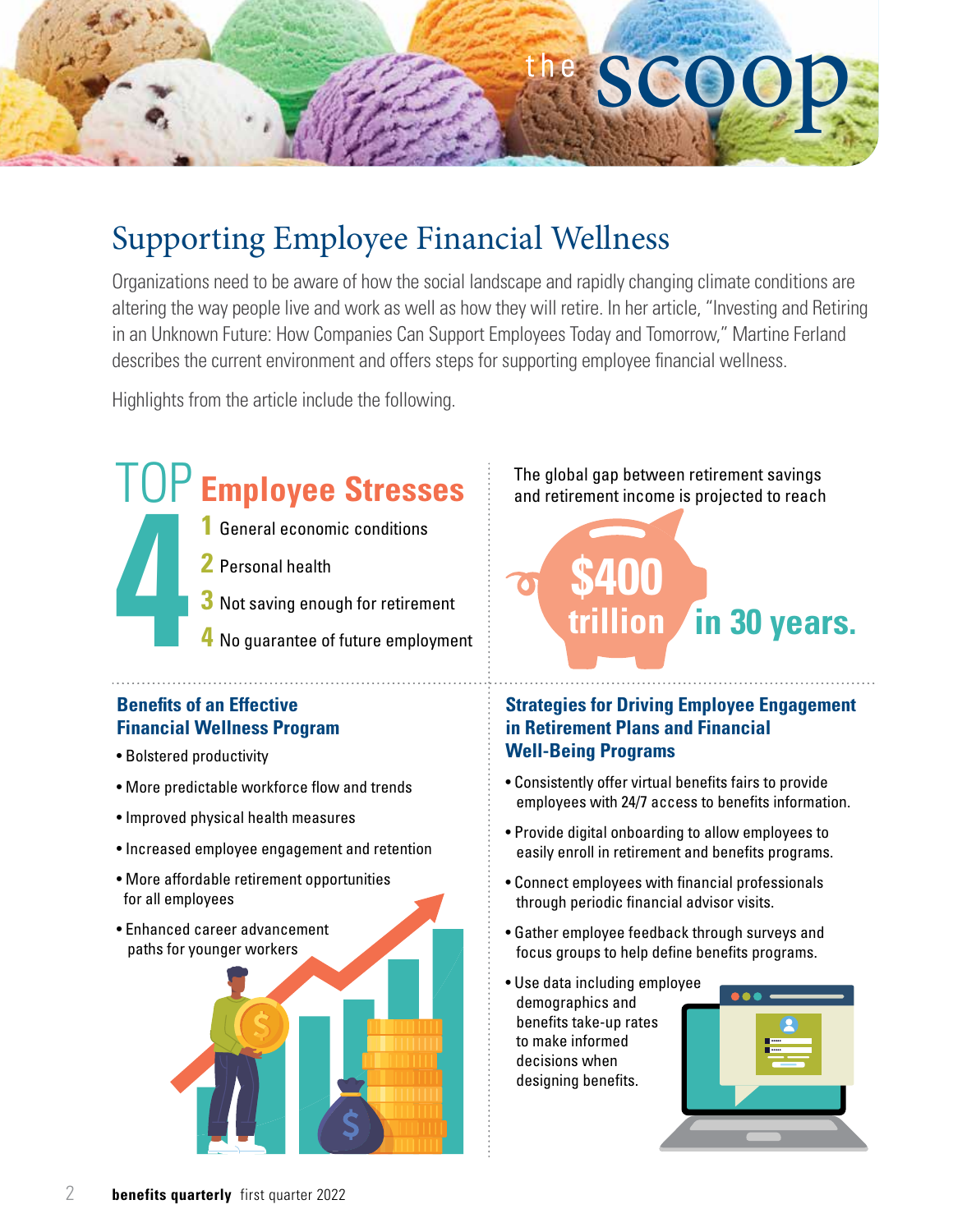# Investing and Retiring in an Unknown Future: How Companies Can Support Employees Today and Tomorrow

#### *by* **Martine Ferland** *| Mercer, a Marsh McLennan business*

The coming decade will be dominated by the challenges<br>of aging populations, diversifying workforces, techno-<br>logical transformation and increased debt—all over-<br>laid by a significant climate crisis that will affect how and of aging populations, diversifying workforces, technological transformation and increased debt—all overlaid by a significant climate crisis that will affect how and where people live. Even before the COVID-19 pandemic, these issues were already on course to have lasting implications for investors. In a postpandemic world, it will become even more important to think critically about what investing means, motivations behind investments, time frames and what returns might look like.

Against this evolving backdrop, organizations should be aware of what impact this uncertainty will have on retirement planning for their employees—and take action to future-proof benefit and investment offerings accordingly. When done effectively, companies can maximize the value of their offerings and generate sustainable advantages, both internally and externally.

#### **A New Business Directive: Benefits That Contribute to Healthy Societies**

The evolving and more culturally aware social landscape coupled with rapidly changing climate conditions are alter-

ing the way people live and work and how they will retire. From staying healthy and productive into older age to reinventing careers multiple times and reimagining retirement, lives are being completely reshaped.

The reality is that most economies, governments and employers are not prepared for the changes ahead. More than

#### **AT A GLANCE**

- The evolving and more culturally aware social landscape coupled with rapidly changing climate conditions are altering the way people live and work as well as how they will retire.
- Upheaval in the economy and marketplaces presents companies with a mandate—and a meaningful opportunity—to discover the value of creating programs that contribute to their employees' financial wellness and, by extension, their mental well-being.
- With a focus on reimagining employee benefits, employers can make a meaningful difference in the lives of their employees—and society at large—now and in the future.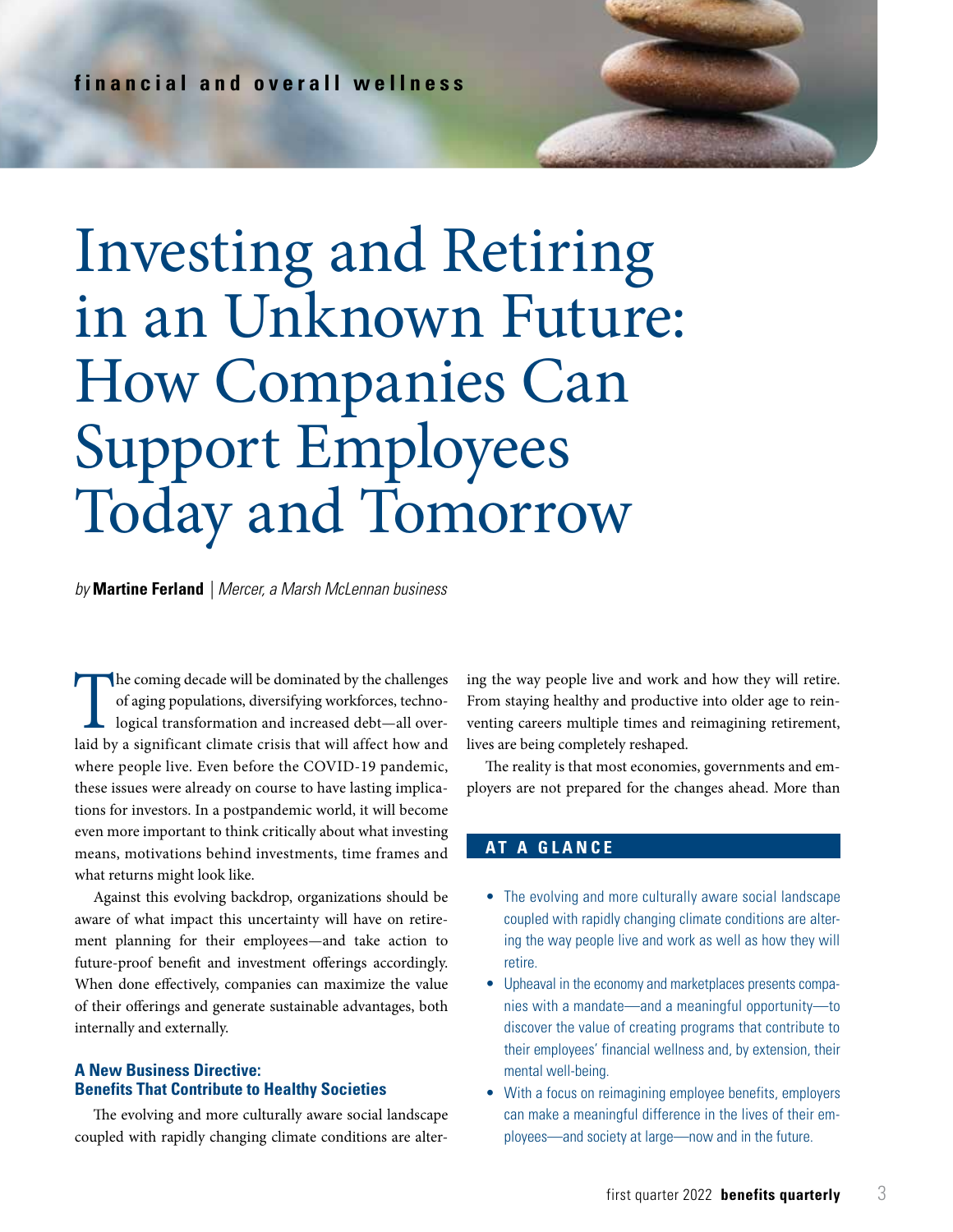ever, society needs to examine not only how to live but also how to live long and well. At the World Economic Forum Davos Agenda 2021, $^1$  a virtual session discussed the inadequacies of safety nets for the majority of the world's working population.

As part of the evolving social contract, a new directive is emerging for leading organizations to foster vigorous, strong workplaces and promote *healthy societies*—ones that advocate for the health and well-being of everyone within a community through sustainable means that protect both people and the planet. Imperative to this directive is employers adapting strategic benefits to mitigate the current retirement crisis and address the issues that today's workers face when it comes to working, investing and saving.

#### **Identifying the Retirement Crisis**

Economically speaking, growth in the past decade has driven a relatively strong economy. However, the world could now be entering into a sustained period of low growth, inflation and higher interest rates. Existing trade tensions might be made worse by economic uncertainty as a result of the ongoing COVID-19 pandemic.

At the same time, according to the World Economic Forum,2 the global gap between retirement savings and retirement income is projected to reach \$400 trillion in three decades—a figure that represents more than five times the size of the entire global economy. A joint report that Mercer presented with the World Economic Forum found that, if current policies are kept in place, retirees in six major economies will outlive their savings "nest egg" by an average of eight to 20 years.<sup>3</sup>

These sobering facts are not lost on the workforce. According to the Center for a Secure Retirement, more than half (52%) of Baby Boomers still in the workforce fear that they may never retire—thanks to the pandemic.<sup>4</sup> Younger workers also are concerned, with 61% of older Millennials predicting they'll still be working at least part-time even after they retire, according to a July 2021 survey from CNBC.<sup>5</sup>

Women who left the workforce during the pandemic to care for their children or parents are particularly vulnerable to the retirement crisis. Many lost access to benefits offered by their employers, including retirement plans and saving options. In addition, many small- and medium-sized employers, by far the largest type in the U.S., offer no access to benefits. And, in a society that's largely characterized by pervasive racial inequities, it can be an uphill climb to close the gap that's continuing to widen.6

Organizations can take action to help close persistent gaps in health, wealth, pay and career progression for people of color. In particular, Black Americans experience lower rates of health insurance coverage and access as well as higher rates of chronic disease, illness and death across a wide range of health conditions. White American families' median net worth is nearly eight times higher than that of Black families (\$188,200 versus \$24,100) and, alarmingly, the wealth gap has grown over the last 50 years. White employees earn 126% of what Black employees earn in weekly wages, and Black people are underrepresented in higher career levels (manager, senior manager and executive levels).<sup>7</sup>

Employees with disabilities and those who face significant medical bills also suffer. More than two-thirds of those who file for bankruptcy report medical issues as the primary reason, according to a study published in the *American Journal of Public Health.*<sup>8</sup> Researchers estimate more than 500,000 in the U.S. file each year because they cannot pay their medical bills.

Concerns about the future are well-founded since 2020 marked the first year since 1982 that the U.S. government had to draw from Social Security trust funds to pay retirees their benefits.<sup>9</sup> Furthermore, the government is also tapping into Medicare reserves to cover program costs.

While those who remain in the workforce worry about retirement, others retired early during the pandemic. An estimated three million employees chose early retirement, according to a *New York Times* analysis.<sup>10</sup> For many of those fortunate enough to have healthy pensions and investments, the choice was voluntary, but for the more than 55% of those with an income at or below the national median, retirement was often involuntary.

The stresses related to the retirement crisis have created a climate of uncertainty and worry around how workers can retire respectably—or if they can even retire at all. Identifying the retirement crisis and its impact on the emotional well-being of employees is the first step in creating benefits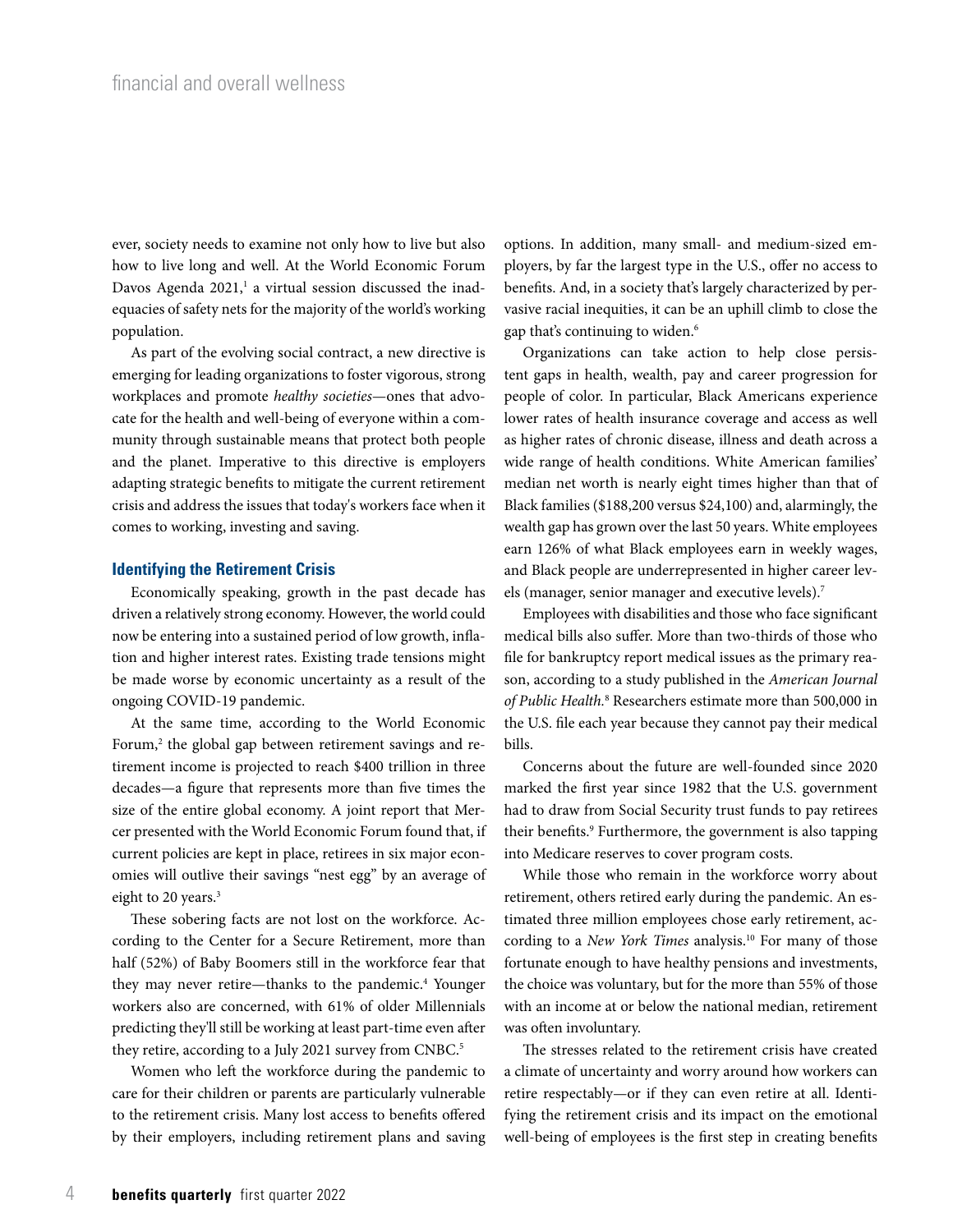packages, programs and policies that empower employees with a greater sense of financial security. As such, companies play a critically important role when it comes to both helping resolve inequities as well as taking the opportunity to be part of the solution.

#### **Supporting Employee Financial Wellness**

The burden of financial and retirement concerns can have a profound impact on an employee's mental wellbeing. In a Mercer survey, $11$  more than 40% of employees cited general economic conditions as their top stressor with regard to their financial security, followed closely by personal health (40%), not saving enough for retirement (32%) and no guarantee of future employment (25%). Shouldering the immense burden of such financial insecurity takes a toll on employees and their families, and these stresses can be counterproductive.

Employers that develop and implement a financial wellness program recognize the responsibility to empower employees to find balance and to control their finances. Offering financial education programs that resonate with every employee group is critical since diverse situations and needs require different solutions. Education is successful only when employees feel confident taking action. Programs that offer flexible opportunities make it easier for employees to confidently choose their right path toward financial success today and tomorrow.

Forward-thinking leadership accepts the challenge of supporting employees' financial well-being throughout their entire careers since it is good for everyone involved. This empathetic approach results in reduced absenteeism and lower turnover rates.<sup>11</sup> Simultaneously, improved levels of financial wellness correlate with higher employee satisfaction and a stronger employer brand.

More significantly, by supporting financial wellness, employers can help bridge the gaps across societies when it comes to building wealth. This effort is powerful when paired with a concerted effort by employers to close gender and race gaps in pay and retirement programs.

Minorities and women are particularly at risk for financial insecurity. While the net worth of typical Black households trails those of white households, women around the globe

also face significant gender pension gaps. The WEF *Global Gender Gap Report 2021* revealed the gap is as high as 50% in Japan and ranged from 35% to 42% in countries such as the United Kingdom, the U.S., Austria and Mexico.

These financial disparities recently have bubbled into the collective consciousness due to the pandemic. To provide relief amid the lockdowns and subsequent economic fallout, governments around the globe eased rules around early withdrawals from retirement accounts. For example, under the Coronavirus, Aid, Relief, and Economic Security (CARES) Act in the U.S., individuals may withdraw as much as \$100,000 from their retirement accounts without penalty to address pandemic-related hardships.

Such concessions serve as a lifeline for families unable to meet basic living expenses. However, in some ways, it is akin to borrowing money from Peter to pay Paul, as the saying goes. While recipients may use this opportunity to pay their mortgage today, the so-called remedy still places a new burden on their retirement futures.

Organizations have every reason to want their employees to be financially sound. An effectively designed employee financial wellness program can help employers:

- Bolster productivity since employees are distracted less by financial fears
- Drive more predictable workforce flow and trends throughout the organization
- Yield improved physical health measures as people with high levels of financial stress are more prone to sickness
- Raise employee engagement and retention
- Create more affordable retirement opportunities for all employees and enable career advancement paths for younger employees.

Nimble corporations are already responding to this need. In the Mercer 2021 Global Talent Trends Study report,<sup>12</sup> when asked what they were doing to protect their employees, companies around the globe reported they were offering more financial education, providing furloughed workers with access to health and benefit options, resegmenting the workforce to better tailor benefits to new needs and realities, and increasing or changing the ongoing management of their retirement portfolios.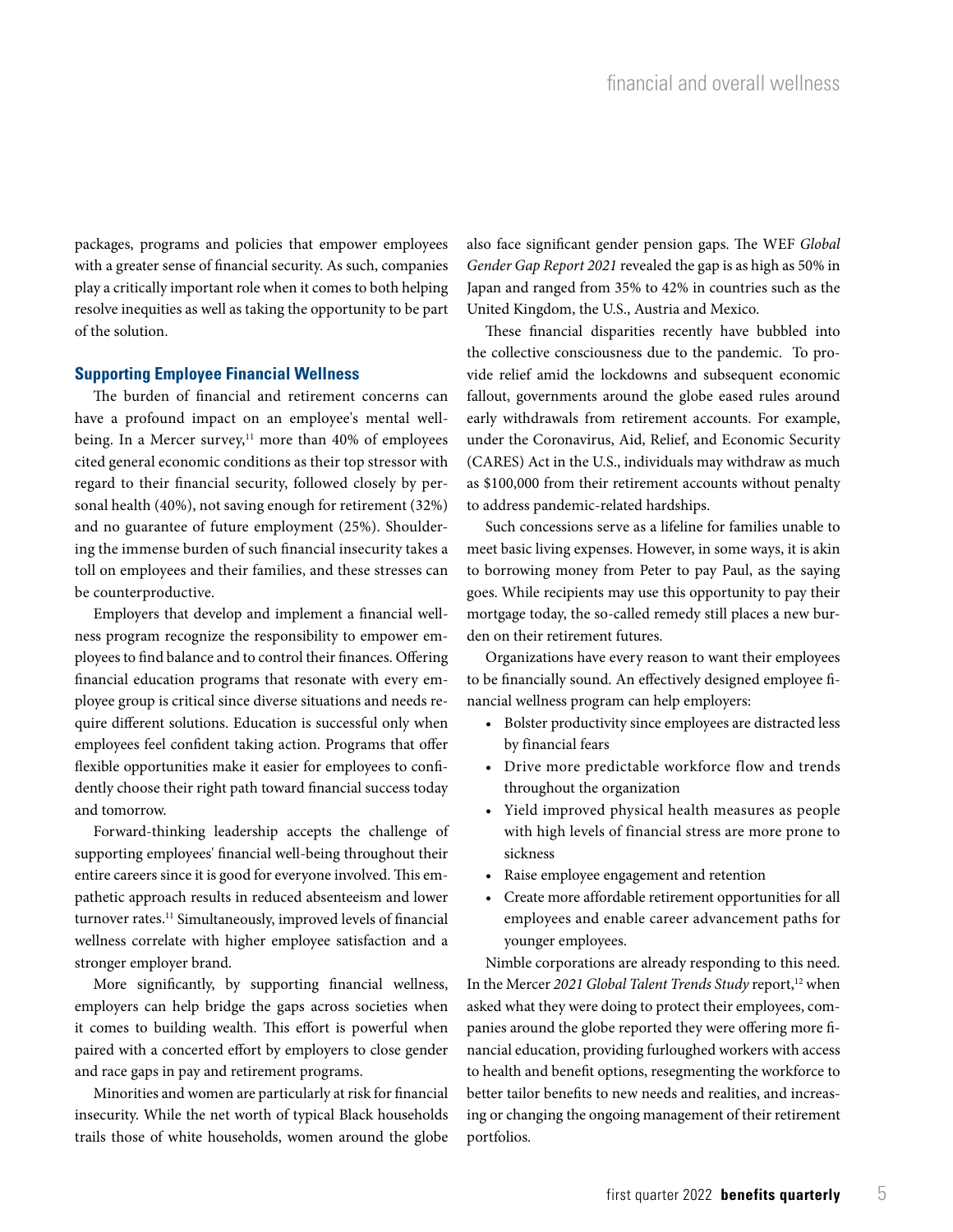As more employers embrace a healthy societies mindset, we can expect to see more progress toward providing employees with the programs and tools that will lead to financial wellness.

#### **Revisiting Strategies in Defined Benefit and Defined Contribution Plans**

The shape of today's workforce requires organizations to rethink their traditional benefit plan offerings.

The Mercer *2020 Global Trends Talent study* showed that 72% of employees plan to work postretirement.13 Others are choosing to enter the "gig" (and even "side-gig") economies. In the current labor shortage conditions, these workers are rapidly becoming valuable contributors to the economy. Workplaces that embrace the flexibility of all employees will need to create benefit plans that accommodate this new reality, meeting employees where they are in their work-life journey.

Organizations overseeing traditional defined benefit (DB) retirement programs such as pensions face certain risks. Fast-changing realities spun by the pandemic, market volatility, fluctuating interest rates, uncertain liabilities, emerging regulations and mounting pressure to reduce expenses and contributions are driving the dynamics of these programs.

Successfully balancing assets and liabilities in the long term can be accomplished by adopting an agile strategy and implementation processes that dynamically respond to longterm market conditions—while mitigating risk exposure and staying ahead of emerging market opportunities. Organizations should use a scientific and holistic approach to managing the investments of a DB plan to meet this objective.

Defined contribution (DC) plans, which make up the bulk of today's retirement and savings options in the U.S., offer more opportunities for organizations to support employee wellness. Retooling these programs requires employers to be flexible in creating benefits that take into consideration the financial, health and career aspirations of the new blended workforce of remote, gig and in-office workers. This flexibility is driving transformation in the workplace, according to the report *Design for Flexible Living.*<sup>14</sup>

Developing benefits programs that recognize and meet the needs of employees at different career and life stages will help attract and retain top talent from the competitive marketplace.

#### **Driving Engagement, Participation and Contributions**

Increasing participation in DC programs, pension plans, savings and financial well-being programs, and other benefits would greatly mitigate the looming retirement crisis in markets around the globe. However, if employees do not use the benefits programs available to them, neither the employer nor its employees will reap the rewards. This stands true regardless of how valuable, beneficial or well-thoughtout the programs are. By driving engagement, participation and contributions from employees, employers can ramp up the efficacy of their benefits programs and ensure that their employees, as well as the organization's bottom line, enjoy the full impact of benefits.

Considering today's digital environment and pandemicrelated social distancing measures, features like autoenrollment and autoescalation are a critical link for making benefits engagement as stress-free and simplified as possible. But, at times, this hands-off approach can undermine participation levels. To counter this, there are a few strategies employers can take to engage with employees and assist with decisions. These include the following.

- **Virtual benefits fairs:** Having a benefits fair (whether in-person or via digital platforms) serves two key functions for employees and employers. First, it offers a clear demonstration of the merits of employee experiences and conveys care and consideration for their well-being. It also provides employees with the opportunity to learn how their benefits operate directly from the people administering them. By holding these events consistently, employers can offer an educational experience that empowers employees to create well-informed investment and retirement plans for themselves. With a virtual fair offering, employees can access the information 24/7 any time they need clarification or education on a particular benefit or concept. A digital solution also offers quick links to increase contributions, change investment strategy or check on returns.
- **Digital onboarding:** As employers continue to work in modified settings, the onboarding process has also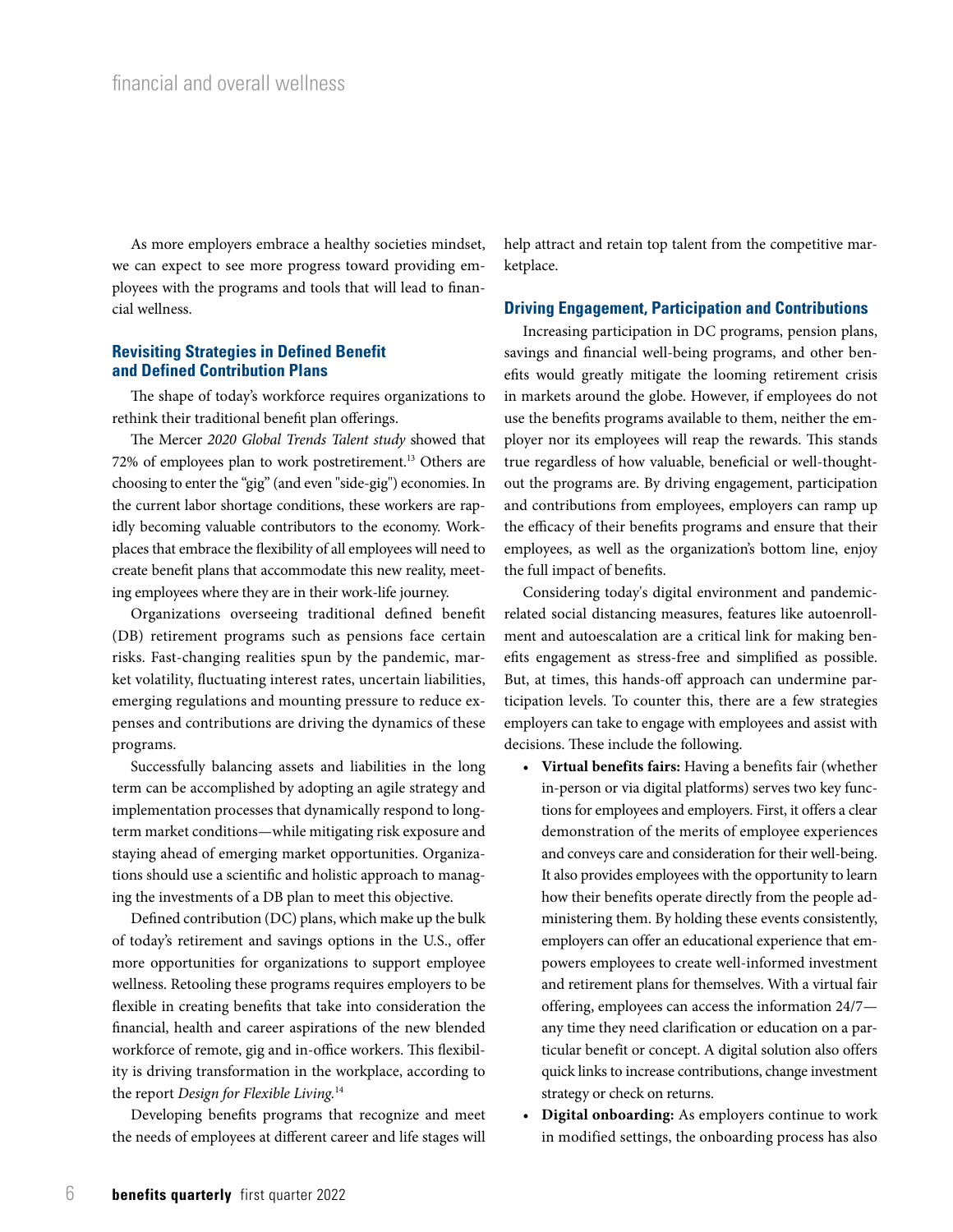**AUTHOR**

changed. Virtual onboarding platforms allow for topics such as benefits and retirement to be covered in an interactive, personal way, with easily accessible links for employees to use for program enrollment.

- **Advisor visits:** By regularly connecting employees with trusted professionals who know the benefits landscape, employers can maximize the impact of their plans. Meetings or virtual chats with wealth advisors, retirement planners, educational experts, health care and long-term care professionals, and other benefits experts can be as casual as a brief question. Periodically offering question-and-answer sessions helps employees extract a full breakdown of their benefits and guides them to the steps they can take to achieve their goals.
- **Surveys and focus groups:** Human resources teams often use external benchmarking and industry best practices to create benefits plans and strategies. Gathering employee feedback through focus groups and surveys can further define what will work best for the organization's workforce. The research can help intelligently inform decisions an employer makes about benefits, investment, financial wellness and retirement programs. Digital feedback platforms provide a quick and easy way to gather input from a wide variety of employee demographics—from wherever they are, day and night.
- **Using data to make informed decisions:** All of these strategies can be strengthened by making decisions grounded in data. This includes analyzing program usage and pick-up rates—as well as region, diversity, gender and other factors—which can lead to enhanced and more effective programs.

The reward for employers is a healthy and engaged workforce that is equipped for the future of work, ready to drive business success and more satisfied in their personal lives. When employers help guide employees to utilize the benefits available to them, employees are more ready to achieve their goals for every stage of life—whether it's saving for retirement, a house, a car, travel or education.

#### **Looking Ahead: Reinventing for Value**

The collision of aging populations, diversifying workforces, digital transformation and pension insolvency is not

**Martine Ferland** is president and chief executive officer of Mercer and vice chair of Marsh McLennan Companies, Mercer's parent and a global professional services firm in the areas of risk, strategy

and people. Prior to being named president and CEO in 2019, Ferland was Mercer's group president responsible for leading regions and global business solutions. Prior to that, she was president of Mercer's Europe and Pacific region. Before joining Mercer, Ferland spent 25 years with Willis Towers Watson where she held leadership positions in North America and Asia. She holds a bachelor's degree in actuarial science from Laval University in Quebec and is a fellow of the Society of Actuaries and the Canadian Institute of Actuaries.

exactly a smooth transition for organizations, workers and communities. But these challenges are creating new business opportunities and encouraging companies to rethink how they offer benefits and, ultimately, value to employees.

As a result, we are on the brink of a new era in benefits, with offerings no longer just considered a cost of doing business. Instead, benefits are being used to produce optimal outcomes for employees, employers and communities. Notably, because of the dilemmas facing society today, employers and employees alike need to derive greater value from their benefits. Employers can unlock the maximum value stored within their employee benefits programs, which increases employee engagement, optimizes business outcomes and ultimately helps to solve societal dilemmas.

For example, when employee participation in retirement plans increases, employers have an opportunity to help solve the global retirement crisis, generate revenue and create a competitive advantage for themselves in the process.

Employers can determine the value of their benefits programs by weighing the balance of the quality and cost of their offerings. When quality and cost are out of balance, it impacts all stakeholders. In an ideal state, employers can balance economics with empathy and achieve superior value by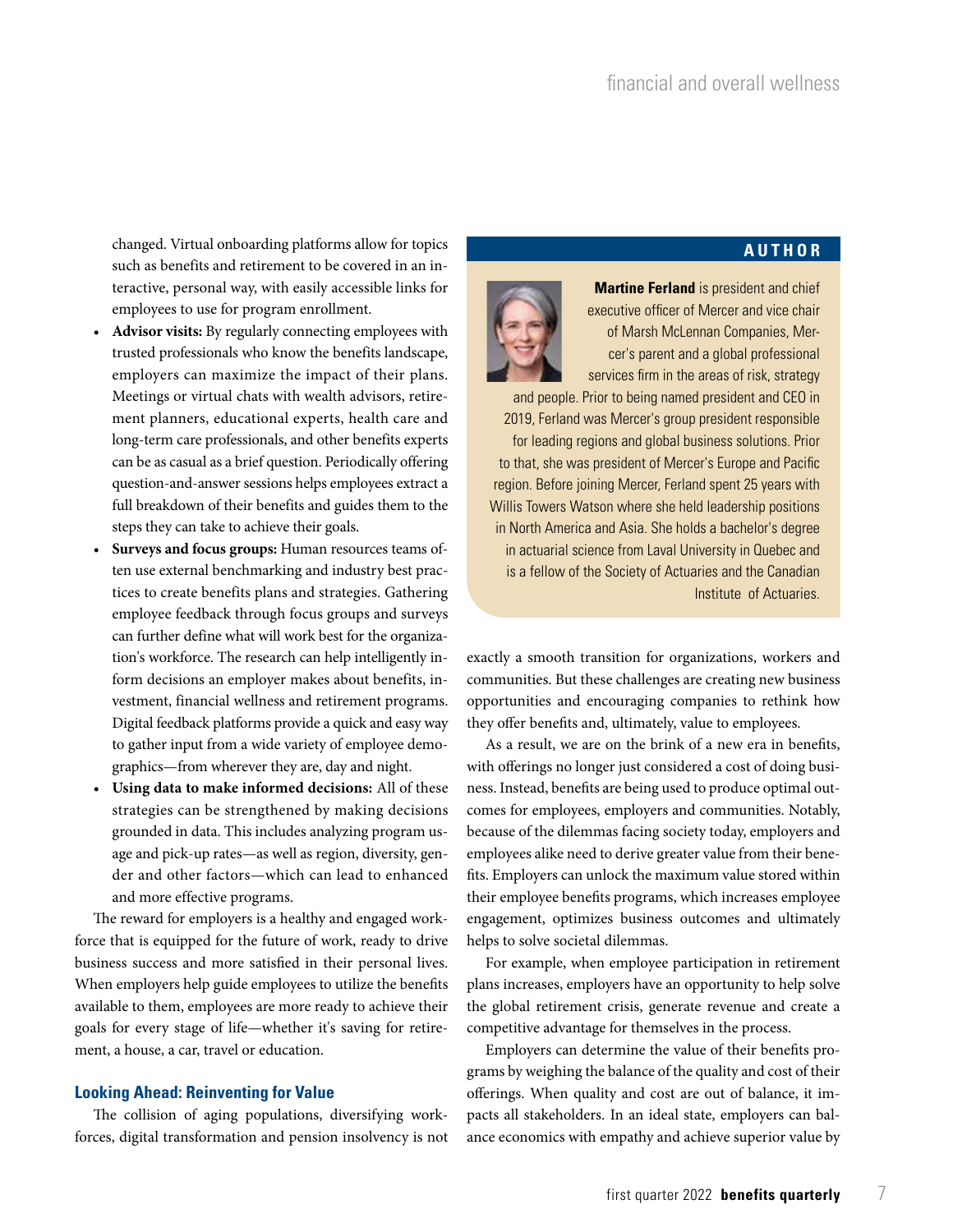asserting higher quality while putting downward pressure on costs. Following are some attributes of a benefits program when quality and cost are balanced.

- Quality, affordable plans in health care, investment and retirement are accessible.
- Benefits are valued by employees and drive engagement.
- Vendors are aligned, and continuous improvement prevails.
- Dollars are spent to deliver value to the bottom line.

Employers may want to consider revisiting the benefits equation through a healthy societies approach. Upheaval in the economy and marketplaces likely presents companies with a mandate—and a meaningful opportunity—to discover the value of creating programs that contribute to their employees' financial wellness and, by extension, their mental well-being.

Employers have a unique power to create healthier societies. Bringing empathy into the planning process can help improve many aspects of our communities, including health care, economics, environmental sustainability and social factors. With a focus on reimagining employee benefits, employers can make a meaningful difference in the lives of their employees—and society at large—now and in the future.  $\mathbb{B}_0$ 

#### **Endnotes**

1. www.weforum.org/events/the-davos-agenda-2021/sessions /advancing-a-new-social-contract.

2. www.weforum.org/our-impact/we-ll-live-to-100-can-we-afford-it -this-is-how-stakeholders-worldwide-are-working-to-save-for-the-future -e3b05ee64d.

3. https://www.weforum.org/whitepapers/investing-in-and-for-our -future.

4. www.centerforasecureretirement.com/Posts/Pandemic-Finds -Boomers-Financially-Supporting-Family-Over-Retirement.

5. www.cnbc.com/2021/07/22/majority-of-older-millennials-believe -they-will-work-during-retirement.html.

6. https://www.mercer.com/our-thinking/inequities-at-work-contribute -to-the-black-white-wealth-gap.html.

7. www.mercer.com/our-thinking/inequities-at-work-contribute-to -the-black-white-wealth-gap.html.

8. https://ajph.aphapublications.org/doi/10.2105/AJPH.2018.304901. 9. www.nytimes.com/2019/06/12/business/social-security-shortfall -2020.html.

10. https://www.nytimes.com/2021/07/02/business/economy/retire -early-pandemic-social-security.html.

11. Mercer, *Healthy, Wealthy and Work-Wise: The New Imperatives.*  2018.

12. www.mercer.com/what-we-do/wealth-and-investments/employee -financial-wellness.html.

13. www.mercer.com/our-thinking/career/global-talent-hr-trends.html.

14. www.mercer.com/content/mercer/global/all/en/our-thinking /career/redesigning-later-life.html.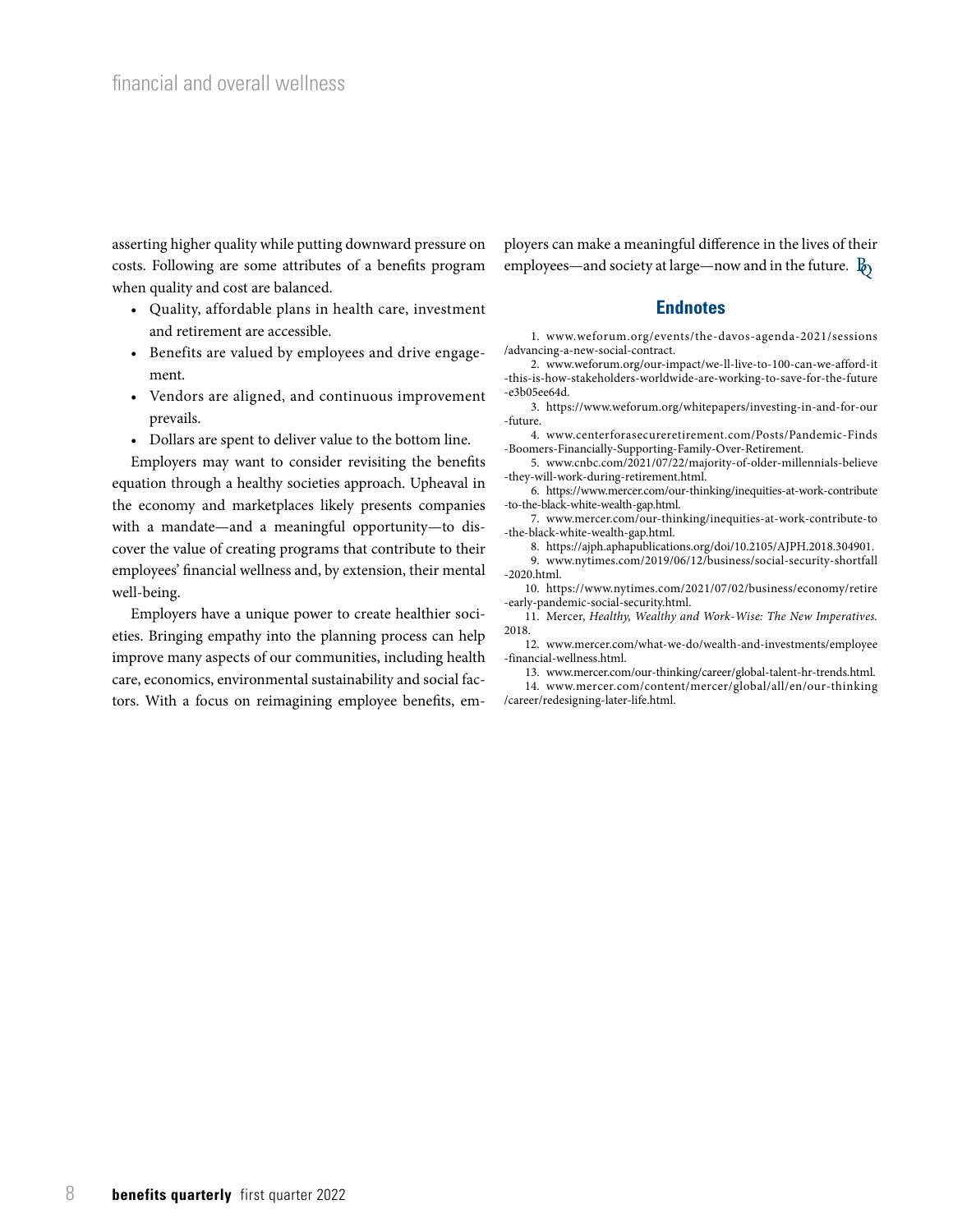

**Volume discounts are available for teams. Visit www.cebs.org/employer.**

### **Hire CEBS…Require CEBS.**

You're in good company with the many organizations that use CEBS® to train their teams. A growing number of employers require or prefer the CEBS designation.



**CE223621**





**International Foundation** OF EMPLOYEE BENEFIT PLANS Education | Research | Leadership

A JOINT PROGRAM OF